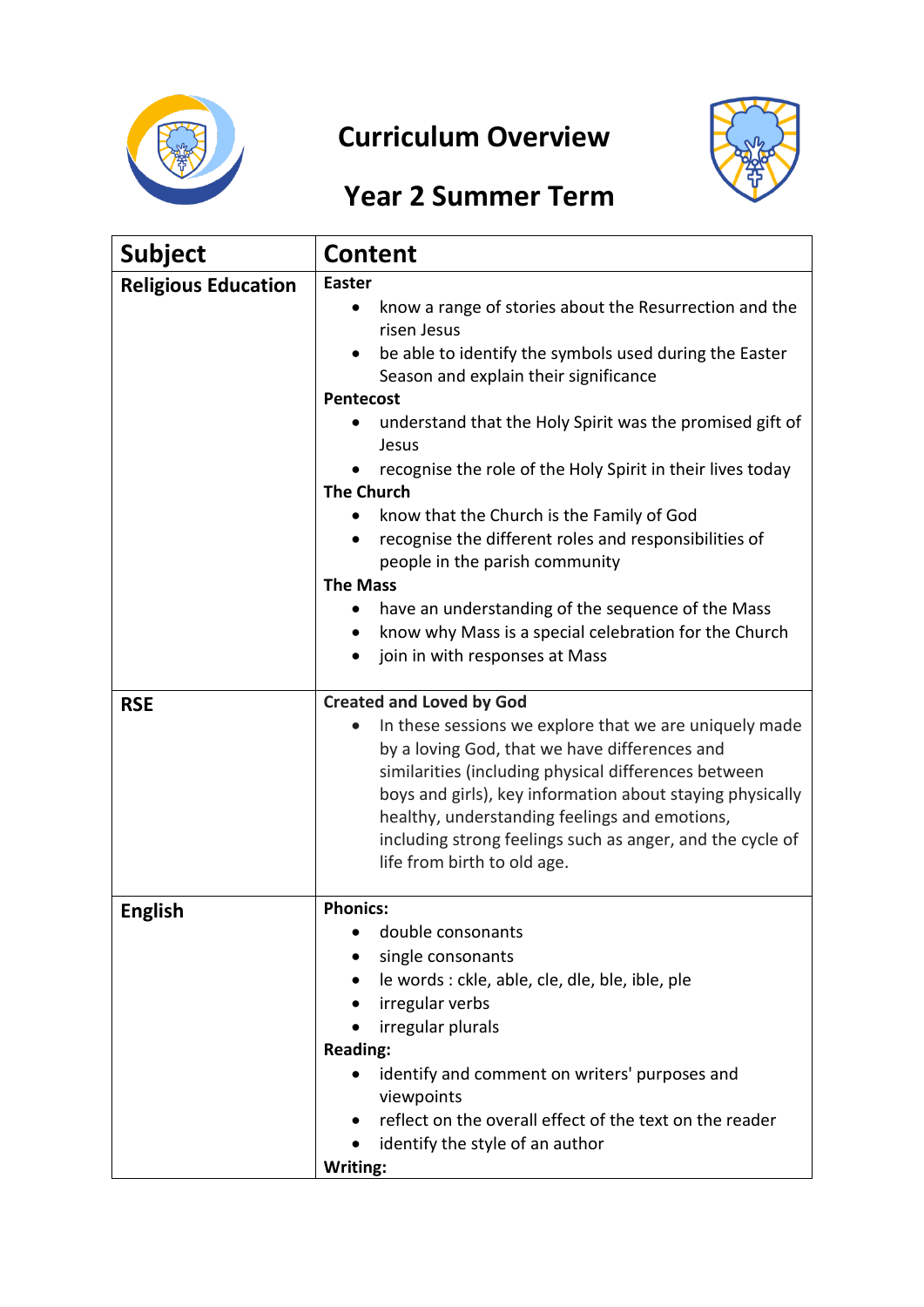|                    | <b>Fantasy stories</b>                                              |  |  |  |
|--------------------|---------------------------------------------------------------------|--|--|--|
|                    | create a character profile.                                         |  |  |  |
|                    | use adjectives to describe nouns.<br>٠                              |  |  |  |
|                    | use capital letters to write names                                  |  |  |  |
|                    | begin to write a story based on a careful plan                      |  |  |  |
|                    |                                                                     |  |  |  |
|                    | <b>Quest stories</b>                                                |  |  |  |
|                    | generate descriptive language<br>$\bullet$                          |  |  |  |
|                    | pose questions to intrigue reader                                   |  |  |  |
|                    | write exclamation sentences                                         |  |  |  |
|                    | self-evaluating and edit writing                                    |  |  |  |
|                    | <b>Recounts</b><br>use conjunctions                                 |  |  |  |
|                    |                                                                     |  |  |  |
|                    | begin to write sentences with subordinate clauses                   |  |  |  |
|                    | plan a visual version of a recount based on their own<br>$\bullet$  |  |  |  |
|                    | experience                                                          |  |  |  |
|                    | <b>Favourite poems</b>                                              |  |  |  |
|                    | discuss different sorts of poems and list them.                     |  |  |  |
|                    | choose their favourite poem and explain their choice<br>$\bullet$   |  |  |  |
|                    | use full stops, question marks, exclamation marks and<br>$\bullet$  |  |  |  |
|                    | capital letters in sentences                                        |  |  |  |
|                    | understand that classic poetry was written a long time<br>$\bullet$ |  |  |  |
|                    | ago and has 'stood the test of time'                                |  |  |  |
|                    | choose their favourite humorous or nonsense poem                    |  |  |  |
|                    | and explain why in 1 or 2 sentences                                 |  |  |  |
|                    | <b>Grammar, Punctuation and Spelling:</b>                           |  |  |  |
|                    | write regularly at greater length. At least ten basic<br>$\bullet$  |  |  |  |
|                    | sentences (depending on the task)                                   |  |  |  |
|                    | include more complex conjunctions: however,                         |  |  |  |
|                    | therefore, since, as                                                |  |  |  |
|                    | full cursive handwriting introduced                                 |  |  |  |
|                    | all standard 2 punctuation correctly used                           |  |  |  |
| <b>Mathematics</b> | <b>Position and Direction</b>                                       |  |  |  |
|                    | use mathematical vocabulary to describe position,                   |  |  |  |
|                    | direction and movement including movement in a                      |  |  |  |
|                    | straight line and distinguishing between rotation as a              |  |  |  |
|                    | turn and in terms of right angles for quarter, half and             |  |  |  |
|                    | three-quarter turns (clockwise and anti-clockwise)                  |  |  |  |
|                    | order and arrange combinations of mathematical                      |  |  |  |
|                    | objects in patterns and sequences                                   |  |  |  |
|                    | <b>Time</b>                                                         |  |  |  |
|                    | tell and write the time to five minutes, including                  |  |  |  |
|                    | quarter past/to the hour and draw the hands on a clock              |  |  |  |
|                    | face to show these times                                            |  |  |  |
|                    | know the number of minutes in an hour and the                       |  |  |  |
|                    | number of hours in a day                                            |  |  |  |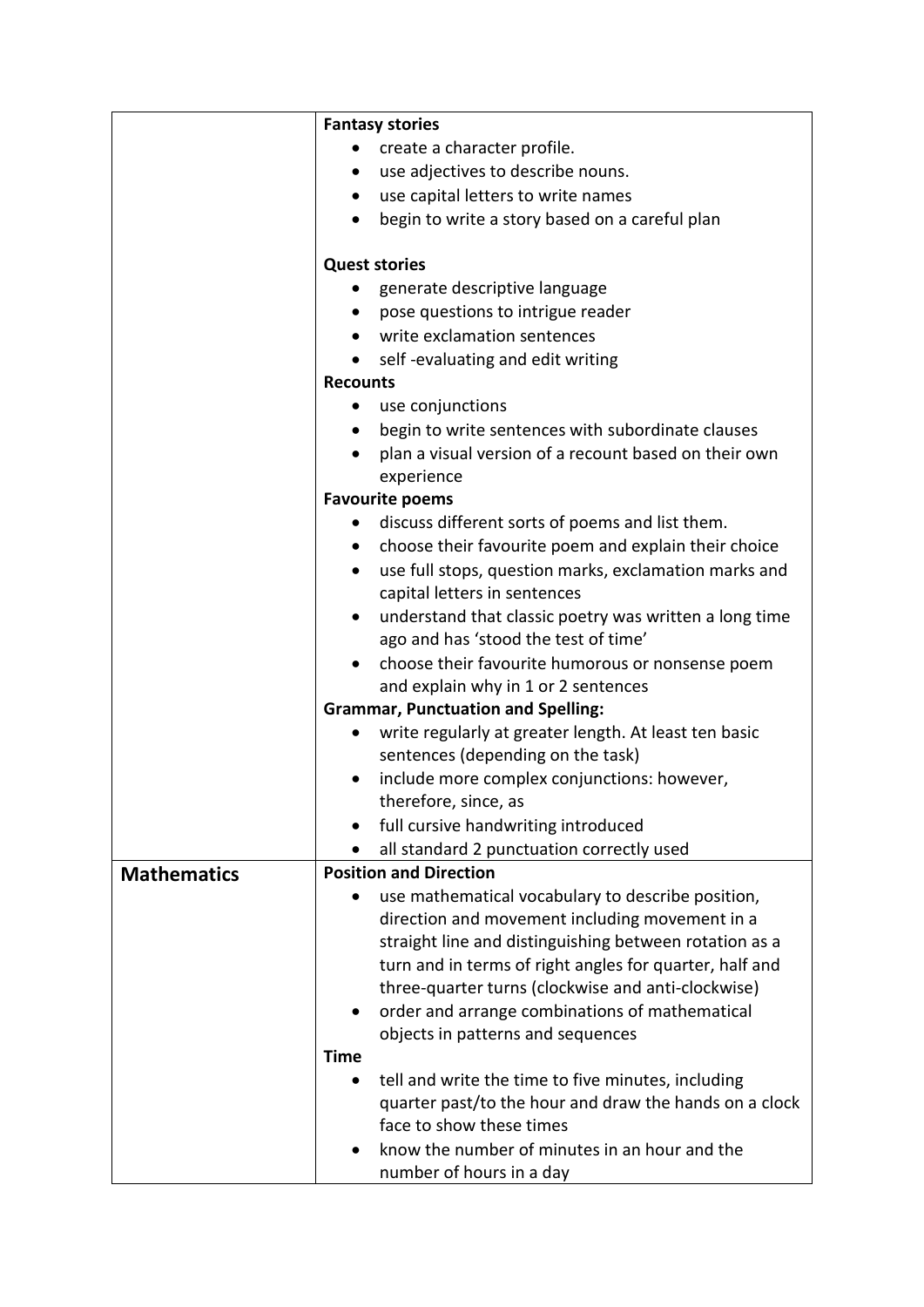|                  | compare and sequence intervals of time                                                                                                                                                                                                                                                                                                                                                                                                                                                                                                                                                                                                                                                                          |
|------------------|-----------------------------------------------------------------------------------------------------------------------------------------------------------------------------------------------------------------------------------------------------------------------------------------------------------------------------------------------------------------------------------------------------------------------------------------------------------------------------------------------------------------------------------------------------------------------------------------------------------------------------------------------------------------------------------------------------------------|
|                  | <b>Mass, Capacity and Temperature</b>                                                                                                                                                                                                                                                                                                                                                                                                                                                                                                                                                                                                                                                                           |
|                  | choose and use appropriate standard units to estimate<br>and measure length/height in any direction (m/cm);<br>mass (kg/g); temperature (°C); capacity (litres/ml) to<br>the nearest appropriate unit, using rulers, scales,<br>thermometers and measuring vessels<br>compare and order lengths, mass, volume/capacity and<br>record the results using $>$ , < and =                                                                                                                                                                                                                                                                                                                                            |
| <b>Biology</b>   | Living Things and their habitat                                                                                                                                                                                                                                                                                                                                                                                                                                                                                                                                                                                                                                                                                 |
|                  | explore and compare the differences between things<br>that are living, dead, and things that have never been<br>alive                                                                                                                                                                                                                                                                                                                                                                                                                                                                                                                                                                                           |
|                  | identify that most living things live in habitats to which<br>they are suited and describe how different habitats<br>provide for the basic needs of different kinds of animals<br>and plants, and how they depend on each other<br>identify and name a variety of plants and animals in<br>their habitats, including micro-habitats<br>describe how animals obtain their food from plants and<br>other animals, using the idea of a simple food chain,<br>and identify and name different sources of food<br>observe and describe how seeds and bulbs grow into<br>٠<br>mature plants<br>find out and describe how plants need water, light and<br>$\bullet$<br>a suitable temperature to grow and stay healthy |
| <b>Biology</b>   | <b>Plants</b><br>Observe and describe how seeds and bulbs grow into<br>$\bullet$                                                                                                                                                                                                                                                                                                                                                                                                                                                                                                                                                                                                                                |
|                  | mature plants                                                                                                                                                                                                                                                                                                                                                                                                                                                                                                                                                                                                                                                                                                   |
|                  | Describe how plants need water, light and a suitable<br>٠<br>temperature to grow and stay healthy, and understand<br>the impact of changing these                                                                                                                                                                                                                                                                                                                                                                                                                                                                                                                                                               |
| <b>Computing</b> | Unit 7 - Making Music                                                                                                                                                                                                                                                                                                                                                                                                                                                                                                                                                                                                                                                                                           |
|                  | <b>Introducing 2Sequence</b><br>Children understand what 2Sequence is and how it works.<br>$\bullet$<br>Children have used the different sounds within 2Sequence<br>٠<br>to create a tune.<br>Children have explored how to speed up and slow down<br>$\bullet$<br>tunes.<br>Children understand what happens to the tune when<br>sounds are moved.                                                                                                                                                                                                                                                                                                                                                             |
|                  | <b>Making Music</b>                                                                                                                                                                                                                                                                                                                                                                                                                                                                                                                                                                                                                                                                                             |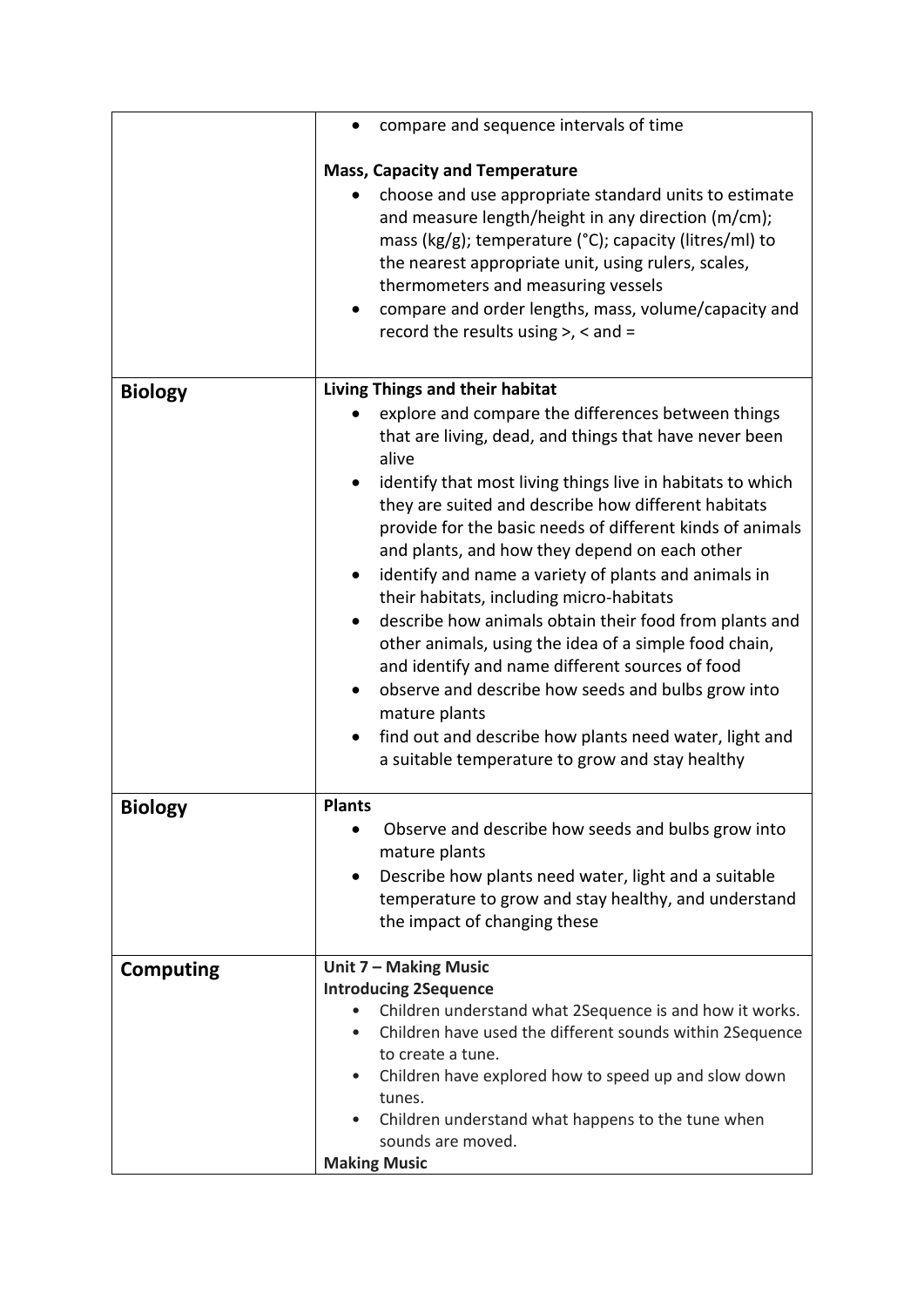| $\bullet$ | Children have added sounds to a tune they have already      |  |  |  |  |
|-----------|-------------------------------------------------------------|--|--|--|--|
|           | created to change it.                                       |  |  |  |  |
|           | Children have considered how music can be used to           |  |  |  |  |
|           | express feelings.                                           |  |  |  |  |
| $\bullet$ | Children can change the volume of the background            |  |  |  |  |
|           | sounds.                                                     |  |  |  |  |
| $\bullet$ | Children have created two tunes which depict two            |  |  |  |  |
|           | feelings.                                                   |  |  |  |  |
|           | <b>Soundtracks</b>                                          |  |  |  |  |
| $\bullet$ | Children have uploaded and used their own sound chosen      |  |  |  |  |
|           | from a bank of sounds.                                      |  |  |  |  |
| $\bullet$ | Children have created, uploaded and used their own          |  |  |  |  |
|           | recorded sound.                                             |  |  |  |  |
|           | Children have created their own tune using some of the      |  |  |  |  |
|           | chosen sounds.                                              |  |  |  |  |
|           |                                                             |  |  |  |  |
|           | Unit 8 - Presenting Ideas                                   |  |  |  |  |
|           | <b>Presenting a Story Three Ways</b>                        |  |  |  |  |
|           | Children have examined a traditional tale presented as a    |  |  |  |  |
|           | mind map, as a quiz, as an e-book and as a fact file.       |  |  |  |  |
| $\bullet$ | Children know that digital content can be represented in    |  |  |  |  |
|           | many forms.                                                 |  |  |  |  |
|           | <b>Presenting Ideas as a Quiz</b>                           |  |  |  |  |
|           | Children have made a quiz about a story using 2Quiz.        |  |  |  |  |
|           | Children can talk about their work and make                 |  |  |  |  |
|           | improvements to solutions based on feedback received.       |  |  |  |  |
|           | <b>Making a Non-Fiction Fact File</b>                       |  |  |  |  |
|           | Children have extracted information from a 2Connect file    |  |  |  |  |
|           | to make a publisher fact file on a non-fiction topic.       |  |  |  |  |
| $\bullet$ | Children have added appropriate clipart.                    |  |  |  |  |
| $\bullet$ | Children have added an appropriate photo.                   |  |  |  |  |
| $\bullet$ | Children know that data can be structured in tables to      |  |  |  |  |
|           | make it useful.                                             |  |  |  |  |
|           | <b>Making a Presentation</b>                                |  |  |  |  |
|           | Children can use a variety of software to manipulate and    |  |  |  |  |
|           | present digital content and information.                    |  |  |  |  |
| $\bullet$ | Children can collect, organise and present data and         |  |  |  |  |
|           | information in digital content.                             |  |  |  |  |
| $\bullet$ | Children can create digital content to achieve a given goal |  |  |  |  |
|           | by combining software packages.                             |  |  |  |  |
|           |                                                             |  |  |  |  |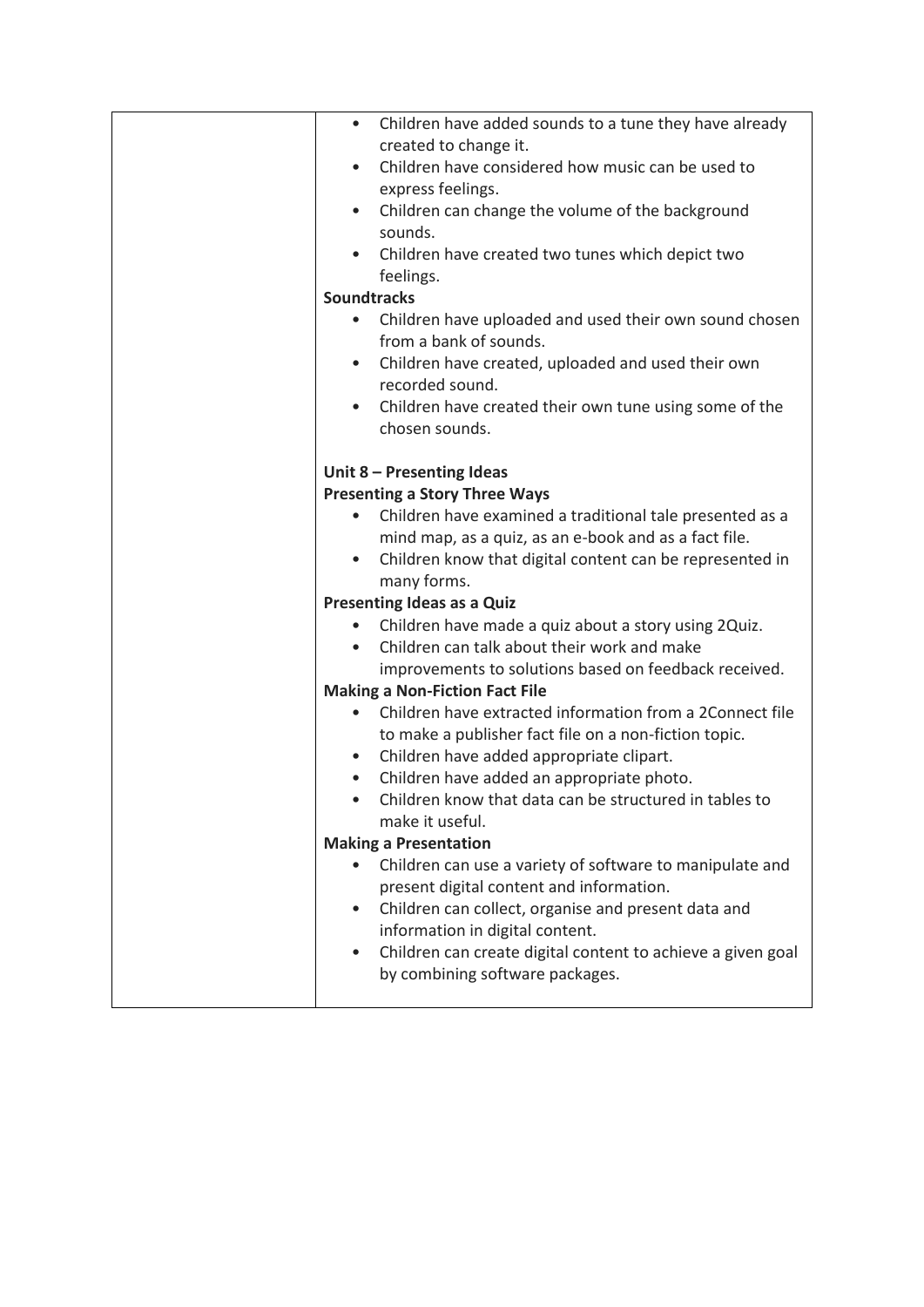## **Creative Curriculum**

We deliver the following subjects through whole school topics and they are collectively referred to as the Creative Curriculum: Art and Design, Design Technology, Geography, History and Music.

Each term the whole school follow a topic theme incorporating many curriculum areas with a particular focus on one of the Creative Curriculum subjects.

| (See Creative Curriculum Two Year Cycle).                                                                                                                                                                                                                                                                                                                                                                                                                                                                                                                                                                                                                                                                                      |                                                                                                                                                                                                                                                                                                                                                                                                                                                                                                                                                                                                                                                                                                                                |  |  |  |
|--------------------------------------------------------------------------------------------------------------------------------------------------------------------------------------------------------------------------------------------------------------------------------------------------------------------------------------------------------------------------------------------------------------------------------------------------------------------------------------------------------------------------------------------------------------------------------------------------------------------------------------------------------------------------------------------------------------------------------|--------------------------------------------------------------------------------------------------------------------------------------------------------------------------------------------------------------------------------------------------------------------------------------------------------------------------------------------------------------------------------------------------------------------------------------------------------------------------------------------------------------------------------------------------------------------------------------------------------------------------------------------------------------------------------------------------------------------------------|--|--|--|
| <b>YEAR A</b>                                                                                                                                                                                                                                                                                                                                                                                                                                                                                                                                                                                                                                                                                                                  | <b>YEAR B</b>                                                                                                                                                                                                                                                                                                                                                                                                                                                                                                                                                                                                                                                                                                                  |  |  |  |
| Summer 1 : Sport and Leisure/<br><b>Team Work</b><br>Main Focus: Music - composing<br>We will be exploring musical instruments<br>and how to change and control sound,<br>leading to group and whole class<br>composing.<br>use his/her voice expressively and<br>creatively by singing songs and<br>speaking chants and rhymes<br>compose within a given structure<br>play tuned and untuned<br>instruments musically<br>listen with concentration and<br>understanding to a range of high-<br>quality live and recorded music<br>experiment with, create, select and<br>$\bullet$<br>combine sounds using the inter-<br>related dimensions of music<br><b>Secondary Focus: History /</b><br>Geography Project extending some | Summer 1 : Our Wonderful World<br>Main Focus: Design and Technology<br>We will be looking at construction and<br>mechanisms with a focus on animals.<br>Project- make a moving animal toy.<br>explore and use mechanisms e.g.<br>levers, sliders, wheels and axles, in<br>his/her products<br>design purposeful, functional,<br>$\bullet$<br>appealing products for<br>himself/herself and other users<br>based on design criteria<br>generate, develop, model and<br>communicate his/her ideas<br>through talking, drawing,<br>templates, mock-ups<br>select from and use a range of<br>tools and equipment to perform<br>practical tasks e.g. cutting, shaping,<br>joining and finishing<br>select from and use a wide range |  |  |  |
| of the work taught over the year.                                                                                                                                                                                                                                                                                                                                                                                                                                                                                                                                                                                                                                                                                              | of materials and components,<br>including construction materials,<br>textiles and ingredients, according<br>to their characteristics<br>evaluate his/her ideas and<br>products against design criteria                                                                                                                                                                                                                                                                                                                                                                                                                                                                                                                         |  |  |  |
| <b>YEAR A</b>                                                                                                                                                                                                                                                                                                                                                                                                                                                                                                                                                                                                                                                                                                                  | <b>YEAR B</b>                                                                                                                                                                                                                                                                                                                                                                                                                                                                                                                                                                                                                                                                                                                  |  |  |  |
| Summer 2 : Beside the Seaside<br><b>Main Focus: Design and Technology</b><br>We will be designing and making<br>beachwear using sewing skills.<br>design purposeful, functional,<br>appealing products for                                                                                                                                                                                                                                                                                                                                                                                                                                                                                                                     | <b>Summer 2: Food Glorious Food</b><br>Main Focus: Music - composing<br>We will be exploring musical instruments<br>and how to change and control sound,<br>leading to group and whole class<br>composing.                                                                                                                                                                                                                                                                                                                                                                                                                                                                                                                     |  |  |  |